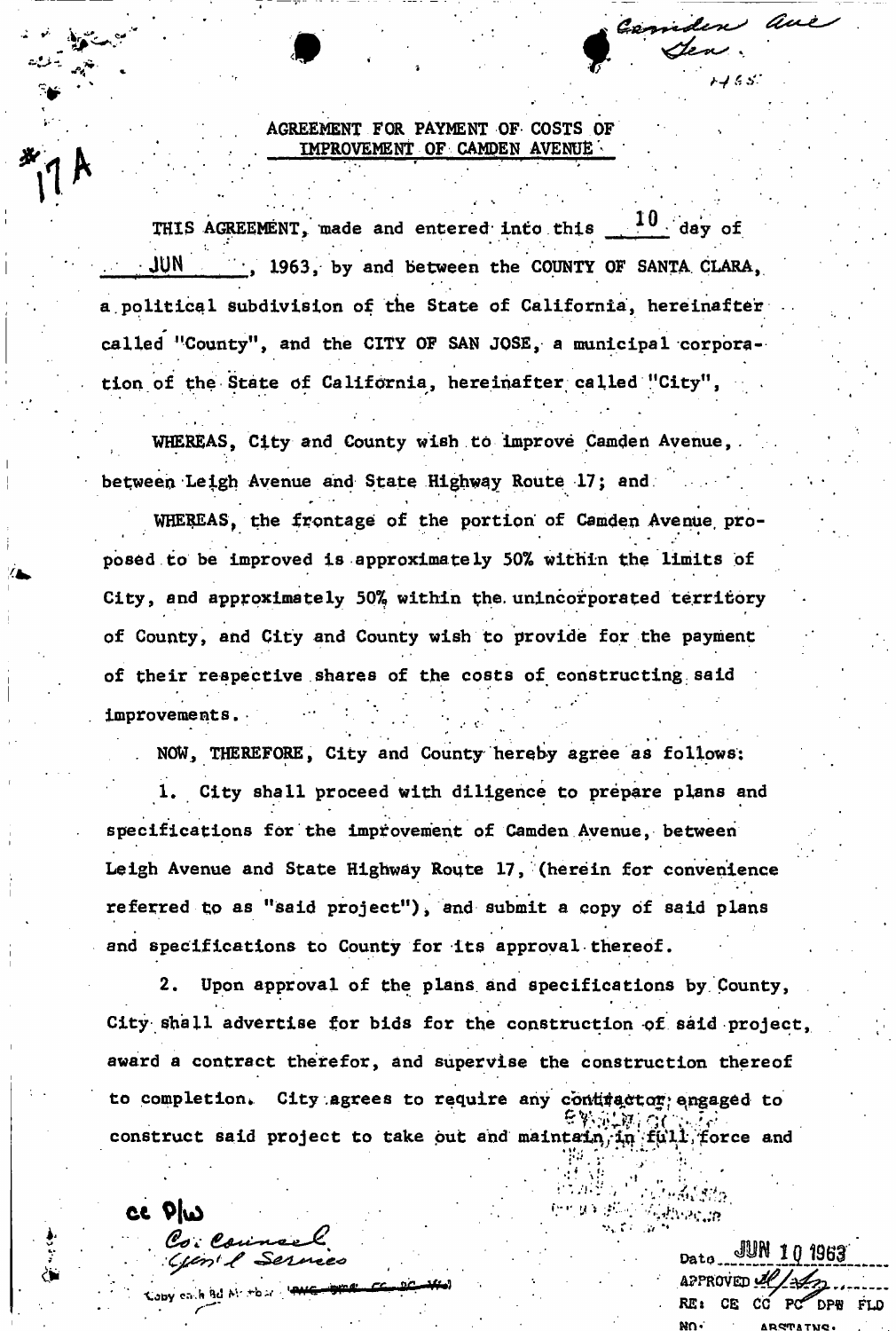effect; during the construction of said project, public liability and property damage insurance in form and limits of liability acceptable to County, insuring County, its officers and employees, from and against loss, cost or expense arising out of or in any way connected with the construction of Said project,

. . .

3. Within thirty(30) days after approval of said plans and specifications, County shall pay to City the sum of \$150,000, which is the total amount presently estimated by City's Engineer to be the construction cost of the portion of said project fronting upon unincorporated territory of County..

4. (a) As used in this agreement, the term "construction cost" of said project shall mean the sum total of all the costs incurred and expenditures made by City, including but not. limited to, engineering costs and expenses, costs and expenses of preparing plans and specifications, costs and expenses for inspection, publication, advertising and printing, cost of the construction contract awarded by City for the construction of said project, cost of extra work authorized by City, and cost of all materials not included in the contract price of said construction contract. The construction cost shall not include the costs of installation of street lighting within the territorial limits of City.

(b) Upon completion of said project, City shall pay the cost of the construction contract awarded by City for the construction  $\mathcal{A}_\mathcal{A}$  the construction construction construction construction construction construction construction  $\mathcal{A}_\mathcal{A}$ of said project and cost of extra work authorized by City, to its • contractorj and shall thereafter prepare and furnish to County a final accounting of said construction cost. Said accounting shall final accounting of said construction cost. Said accounting shall show the final cost final cost for said project in. Its entirety:  $\mathcal{L}_\mathbf{r}$  is entirety:  $\mathcal{L}_\mathbf{r}$ 

(c) In the event said accounting shows that 50% of the (c) In the event said accounting shows that  $\mathcal{F}_\mathcal{A}$  is a contribution of  $\mathcal{F}_\mathcal{A}$ final construction cost is less than the sum advanced by County final construction cost is less than the sum advanced by County to City under Paragraph 3.hereof, City shall refund to County the

**- 2 -**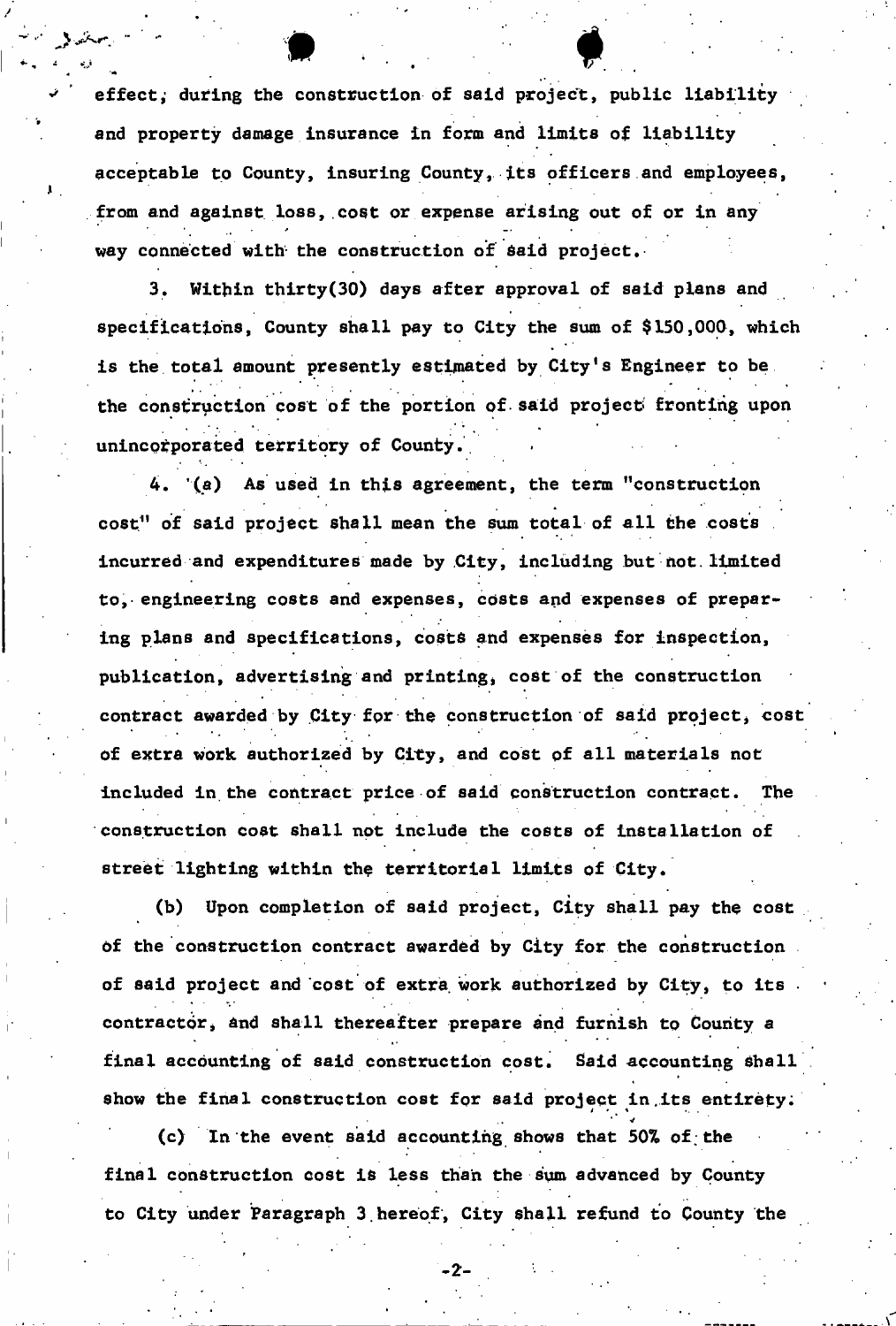difference between the sum of \$150,000 and 50% of the final construction cost. In the event said accounting shows that 50% of the final construction cost is more than the sum advanced by County to City under Paragraph 3 hereof, no sum in addition to said sum of \$150,000 shall be paid by County to City.

.5.. In the event City does not award a contract for the i construction of said work on  $\mathcal{L}_{\mathcal{A}}$  ,  $\mathcal{L}_{\mathcal{A}}$  ,  $\mathcal{L}_{\mathcal{A}}$  ,  $\mathcal{L}_{\mathcal{A}}$  ,  $\mathcal{L}_{\mathcal{A}}$ this agreement shall terminate ipso facto upon said date and shall be of no further force or effect.

WITNESS THE EXECUTION hereof, the day and year first hereinabove written.

COUNTY OF SANTA CLARA

 $By \n\mathbb{Z}$ Chairman, Board of Supervisors

ATTEST: JEAN PULLAN, Clerk of the Board of Supervisors

*c* 

CITY OF SAN JOSE

nefler, Manager

ATTEST:

City Clerk

 $JKK:meb - 6/3/63$